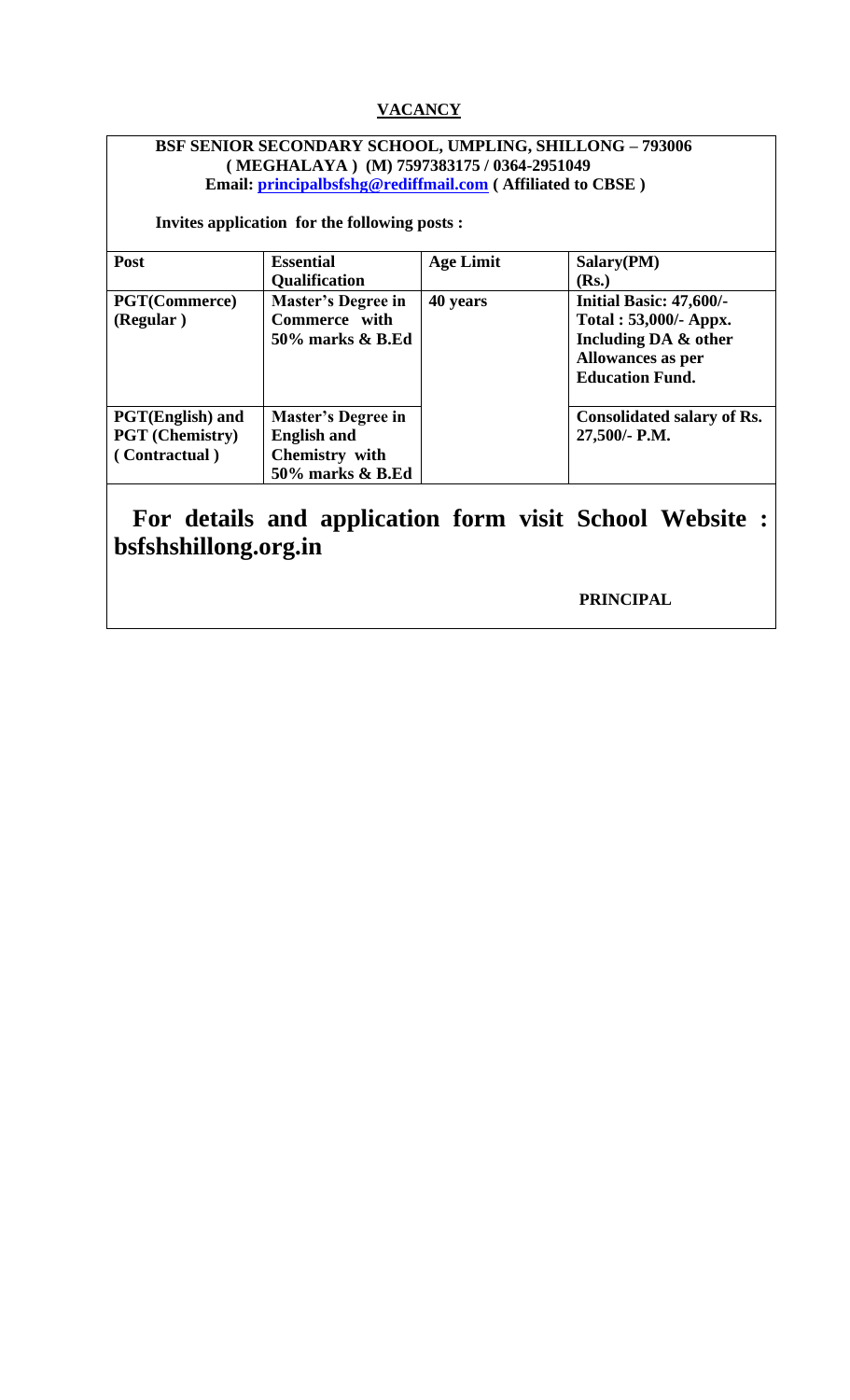#### **BSF SENIOR SECONDARY SCHOOL, UMPLING, RYNJAH, SHILLONG-6(MEGH) Telephone No. 0364-2951049: Web Site: bsfshshillong.org.in/ ( Affiliated to CBSE ) (M) 7597383175/ (M) 9436163945**

| <b>Posts</b>                           | <b>Essential Education</b><br><b>Qualification</b>              | Age limit                                                                                               | <b>Salary P.M.</b><br>Rs.                                                                                                        |
|----------------------------------------|-----------------------------------------------------------------|---------------------------------------------------------------------------------------------------------|----------------------------------------------------------------------------------------------------------------------------------|
| <b>PGT(Commerce)</b><br>(Regular)      | <b>Master's Degree in</b><br>Commerce with 50%<br>marks & B.Ed  | 40 years,<br>relaxable up to<br>five years in the<br>case of<br>employees of the<br><b>BSF Schools.</b> | Initial Basic – Rs. $47,600/$ -,<br>Total – Rs. 53,000/- Appx.<br>Including DA & Other<br><b>Allowance as Education</b><br>Code. |
| <b>PGT(English)</b><br>(Contractual)   | <b>Master's Degree in</b><br>English with 50%<br>marks & B.Ed   |                                                                                                         | <b>Consolidated Salary of Rs.</b><br>27,500/- P.M.                                                                               |
| <b>PGT(Chemistry)</b><br>(Contractual) | <b>Master's Degree in</b><br>Chemistry with 50%<br>marks & B.Ed |                                                                                                         | <b>Consolidated Salary of Rs.</b><br>27,500/- P.M.                                                                               |

**Invites application for the following posts :-**

**Desirable : 3 years experience and computer knowledge.** 

**Application form and details are available in the School website which can be downloaded. Your application along with all testimonials and will submit requisite fee of Rs. 300/- send through online vide A/C No. 10613640497 IFC Code No. SBIN0016575, SBI, Nongmynsong, Shillong-19 and send to the Principal, BSF Senior Secondary School, Umpling, Rynjah, Shillong – 793006 ( Meghalaya ) through Speed Post. Eligible candidates as per criteria will be called for interview.** 

**Last date of receipt of applications is within 20 days from the date of publication.** 

#### **PRINCIPAL**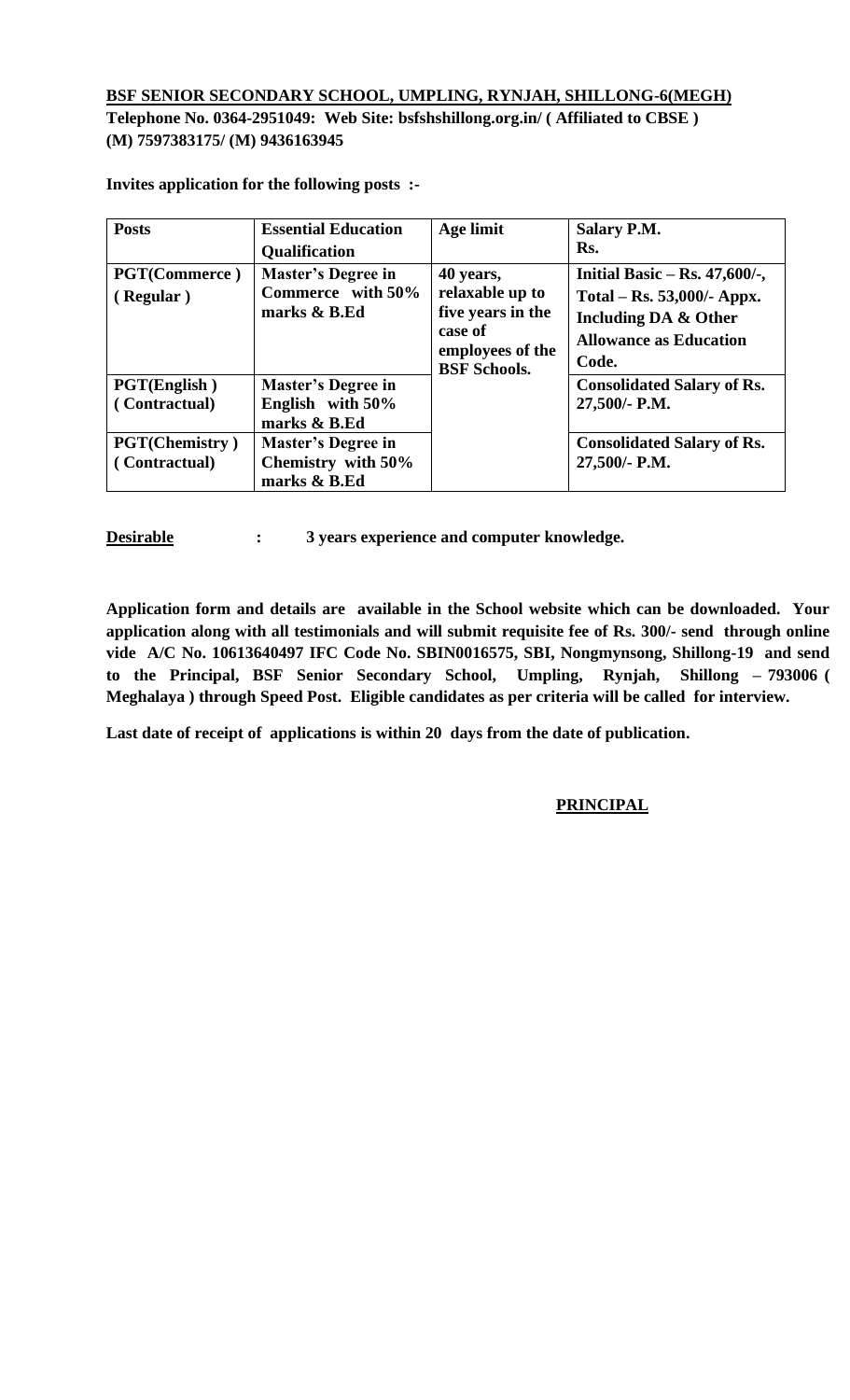## **BSF SENIOR SECONDARY SCHOOL, UMPLING, RYNJAH, SHILLONG-6(MEGH) Telephone No. 0364-2951049: Web Site: bsfshshillong.org.in/ ( Affiliated to CBSE )**

|     |                                |                                                                                                                       | Affix recent pass<br>port size photo |
|-----|--------------------------------|-----------------------------------------------------------------------------------------------------------------------|--------------------------------------|
|     | Application for the post of    |                                                                                                                       |                                      |
| 1.  | Name in full                   | <u> 1989 - Johann Barn, amerikan berkema dan berkema dalam berkema dalam berkema dalam berkema dalam berkema dala</u> |                                      |
| 2.  |                                | Son/Daughter/Wife/Husband of :                                                                                        |                                      |
| 3.  | Date of Birth                  |                                                                                                                       |                                      |
| 4.  | Age(as on 30/06/2022):         |                                                                                                                       |                                      |
| 5.  | <b>Nationality</b>             |                                                                                                                       |                                      |
| 6.  | <b>Religion</b>                |                                                                                                                       |                                      |
| 7.  | <b>Marital Status</b>          |                                                                                                                       |                                      |
| 8.  | Correspondence                 | $\ddot{\cdot}$                                                                                                        |                                      |
|     | <b>Address</b>                 |                                                                                                                       |                                      |
| 9.  | <b>Whatapp No./Mobile No.:</b> |                                                                                                                       |                                      |
| 10. | Email                          |                                                                                                                       |                                      |

**11. Education Qualification:**

| <b>Course</b> | Name of        | <b>Passing year</b> | <b>Subject Taken</b> | <b>Division</b> | Pass% |
|---------------|----------------|---------------------|----------------------|-----------------|-------|
|               | School/College |                     |                      |                 |       |
| $\mathbf{X}$  |                |                     |                      |                 |       |
| <b>XII</b>    |                |                     |                      |                 |       |
| B.Sc/B.A.     |                |                     |                      |                 |       |
| M.Sc/M.A.     |                |                     |                      |                 |       |
| B.Ed.         |                |                     |                      |                 |       |
| M.Ed.         |                |                     |                      |                 |       |
| Any other     |                |                     |                      |                 |       |
|               |                |                     |                      |                 |       |

#### **12. Teaching Experience :**

| Sl. | <b>Name of Institution</b> | Post(PRT/TGT/PGT/     | <b>Subject</b> | <b>Classes</b> | <b>Duration from -</b> | <b>Total</b> |
|-----|----------------------------|-----------------------|----------------|----------------|------------------------|--------------|
| No. |                            | <b>Asstt. Teacher</b> | <b>Taught</b>  | <b>Taught</b>  | To                     | Periods.     |
|     |                            |                       |                |                |                        |              |
|     |                            |                       |                |                |                        |              |
|     |                            |                       |                |                |                        |              |
|     |                            |                       |                |                |                        |              |
|     |                            |                       |                |                |                        |              |
|     |                            |                       |                |                |                        |              |
|     |                            |                       |                |                |                        |              |
|     |                            |                       |                |                |                        |              |
|     |                            |                       |                |                |                        |              |